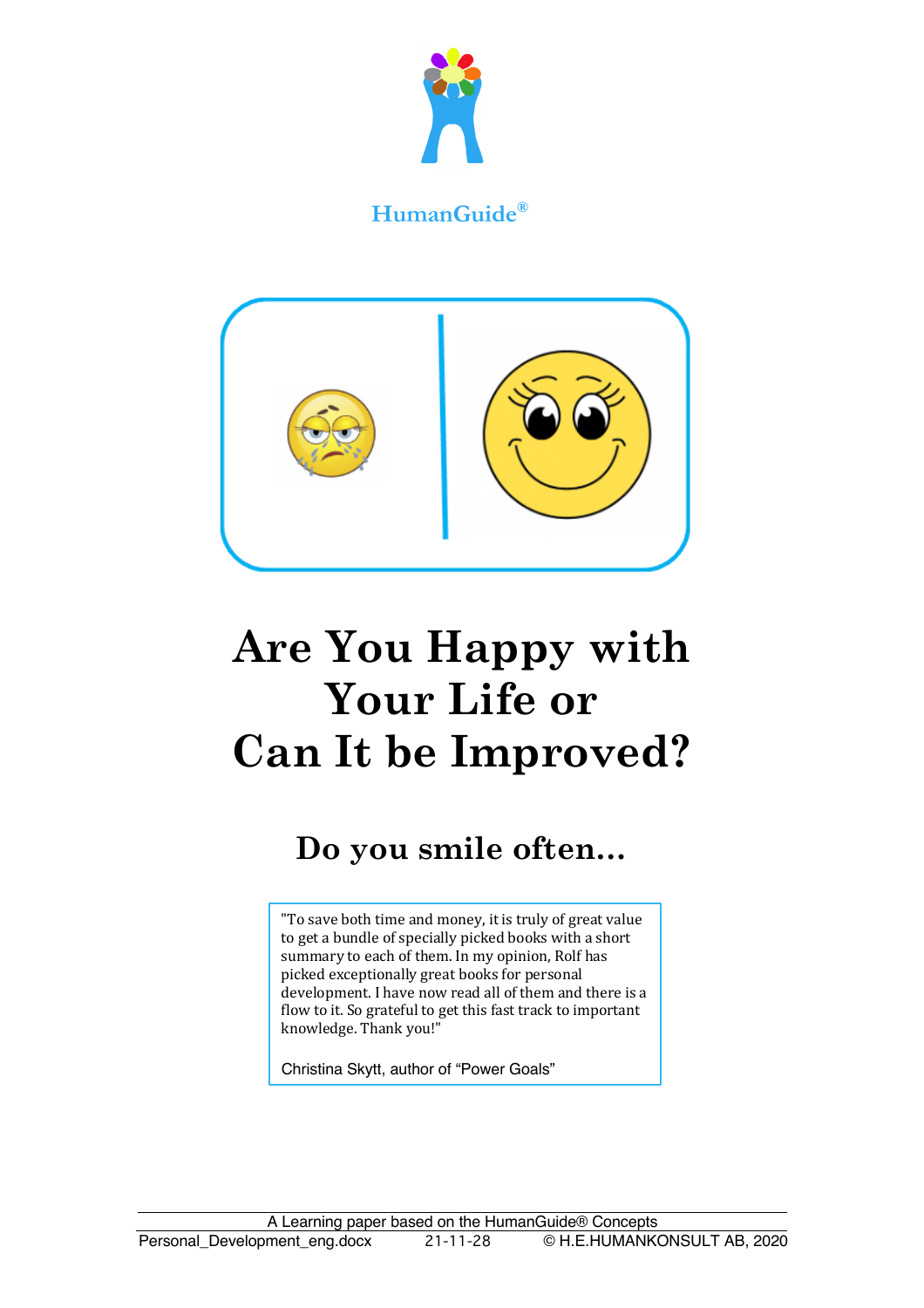## **Are you happy with your life or can it be improved? .. 3**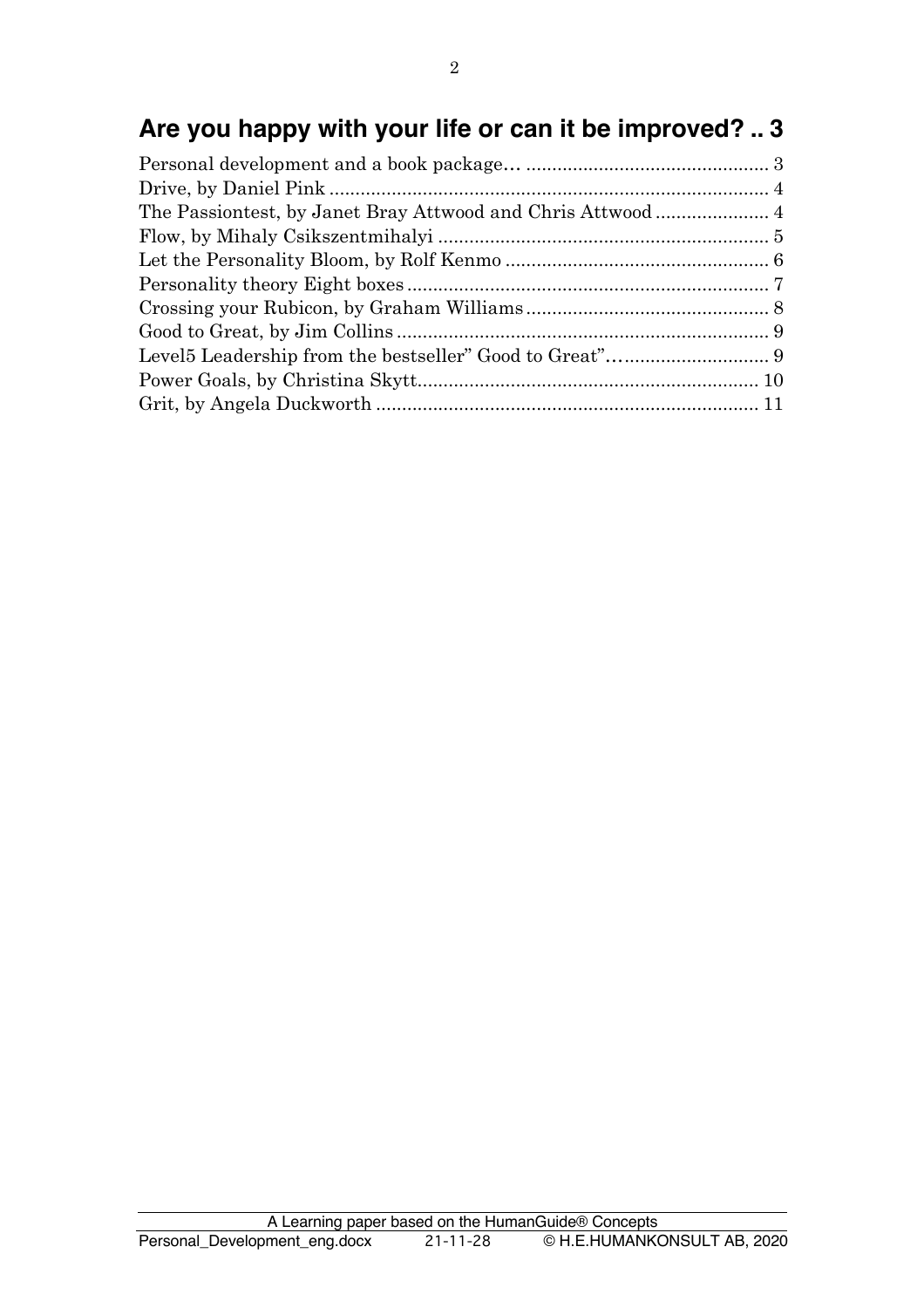## **Are you happy with your life or can it be improved?**

## **Personal development and a book package…**

When I had my 70<sup>th</sup> birthday it was the first time in my life. I hesitated to tell my age. In my mind I feared I would be defined as old and useless (unfortunately common in Sweden…)… After a while, because I am an "ugly" positive person, I said to myself: I am  $7 - 0$ . It sounds better! Then a younger friend of me said: You are not  $7-0$ . You are 7.0, i.e. a more powerful person of yourself than before. I was pleased to hear that. Therefore, I have decided to have an extra procedure, when I have my birthdays from now on and ask myself the question: Have I developed since last year? If so, then I update the version, so now I am 7.5 (2021) and proud of that;-) Moreover, my two sons have to approve every update…

Of course, I have to verify this with friends, who are honest and straight-forward. To be concrete, in the last year 2020 many things happened e.g.

- § My two partners in Brazil at rh99.com.br, since 2010, with their Brazilian HumanGuide IT-system, have done more than 500,000 personality tests
- § My own biggest customer abroad u-blox AG in Switzerland has, since they became a customer in 2003, done more than 3.000 tests. They began as a startup, but now a multinational company, which operates globally at 25 locations
- The test is now available in 15 languages
- Development of the HumanGuide concepts in many ways e.g. we have now three web apps. One of them has a function for calculating your passionindex

If I look around at people, who have decided to be retired, then slowly – in my opinion, they step by step become a kind of "zombie". Not everyone, but some and then I feel sorry for them. But an important part of personal development is to have free choices. I am thinking this, like the principle for the braincells, use them or lose them… If you compare this with a long vacation of many weeks, it is refreshing, BUT it is a problem to start with the job again, because you have forgotten a lot of useful routine, etc.

When people ask me, when I should be a "normal" human being and be retired, then I answer: I have written the book "Let the Personality Bloom" and I like to walk my talk! Therefore, I will never be retired. If I dig deeper in this, then I have realised that most people, who like to be retired – they like to be more "free". They have been employed, I have my own business since 1981, so I have in a way been retired since then…

Anyhow, when you have lived many years and always been curious and interested in your personal development, then you have a lot of experiences of – what works and what doesn't work, at least for me;-) Therefore I like to give a kind of recipe from the most useful books regarding my personal development. Amazingly a lot of them are fairly fresh. Perhaps depending on my memory…

I will take the books in a logical order (my version…), but you don't need to read them in that order. And some you don't need to read, if you believe in the book's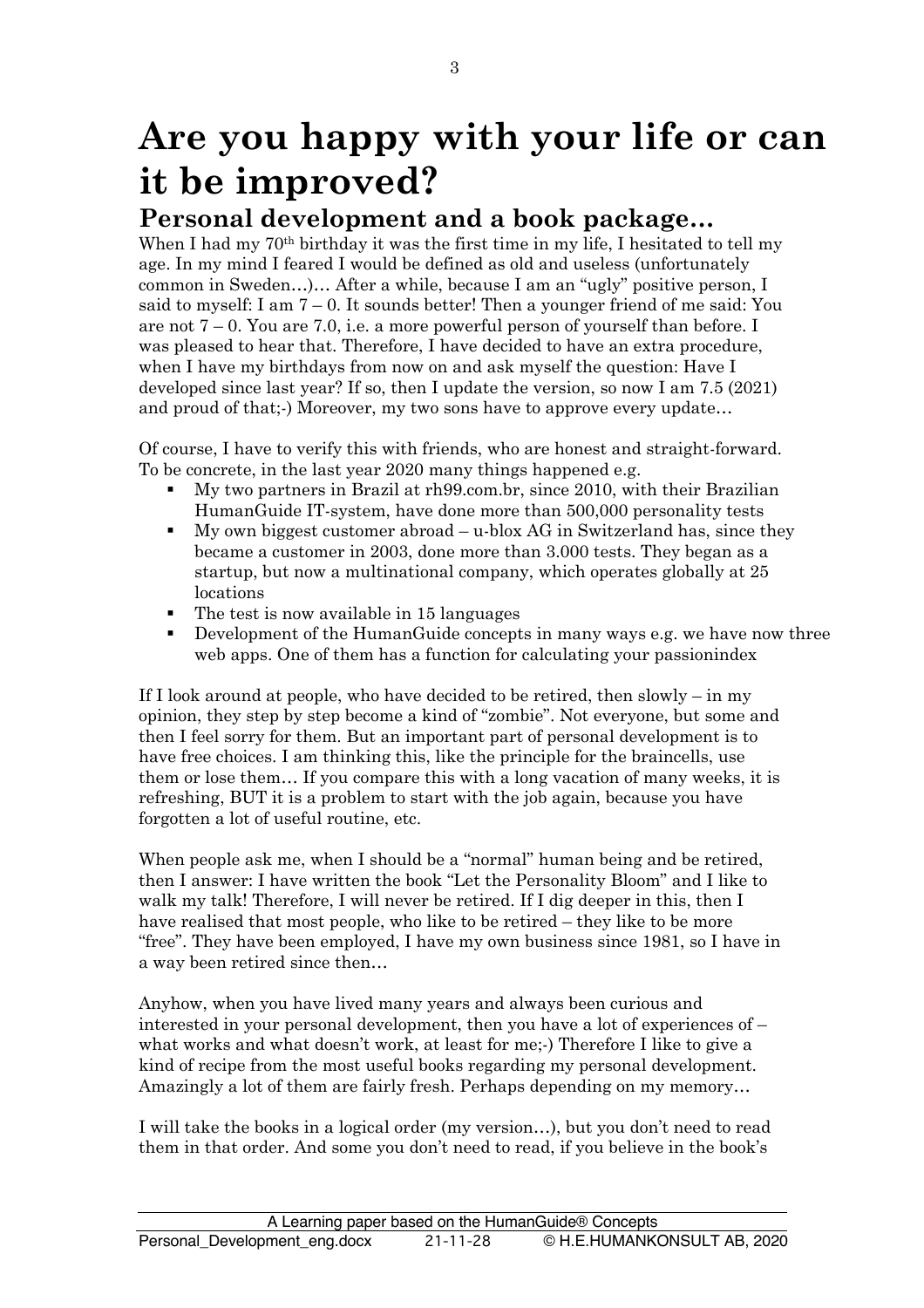main idea. My advice is to act as reading any "instruction". Read it fully, before you do anything!

However, today a lot of people are in a hurry, so I will write short comments for every book, so you can easier decide, if you should read it and in which order…The books are:

- 1. Drive, by Daniel Pink
- 2. The Passiontest, by Janet Bray Attwood & Chris Attwood
- 3. Flow, by Mihaly Csikszentmihalyi
- 4. Let the Personality Bloom, by Rolf Kenmo, me;-)
- 5. Recycling Behavioural Waste, by Graham Williams & Victor Newman
- 6. Good to Great, by Jim Collins
- 7. Power Goals, by Christina Skytt
- 8. Grit, by Angela Duckworth

## **Drive, by Daniel Pink**

This book is about motivation. It should be the recipe for maximum motivation based on research and according to Daniel. One surprise in the book is that money gives no motivation. Money is only interesting for the consequences of the money. The best motivation recipe is that you

- are in control of what you are doing, so be a part of an assembly line is not the perfect work
- can act according to the strengths of your skills, personality and values
- $\bullet$  do something, which is meaningful a good purpose!

If you believe in this recipe, as I do, then you don't need to read the book. You need only to follow the recipe and get a good life;-) NOTE! This recipe is supported by a lot of research…

## **The Passiontest, by Janet Bray Attwood and Chris Attwood**

This is the book that I am just reading now, when I am writing this paper. It was recommended to me, because I see myself as a "passionaire" since some years. The book is based on a simple method for getting a good life, if you like to be passionate, of course… The method is also very powerful. It points out crucial facts, which I knew and gives many examples. These are not only from the writers.

The core of the method is to make a list of preferably the 20 activities you really like to do. It is your opinion, not what other people like or tell you to do.

When you have each of these activities on a little paper, then you take the one, you think you like most. Then you evaluate that one to the other 19. Is the one you have chosen as number one, then you decide what one could be number two and evaluate that with the 18, which are left. Etc.

Then you make a document with the five best ones. For each one of them you now write the situation, when it is accomplished, i.e. when you can say: I am there now. You will have these situations as markers.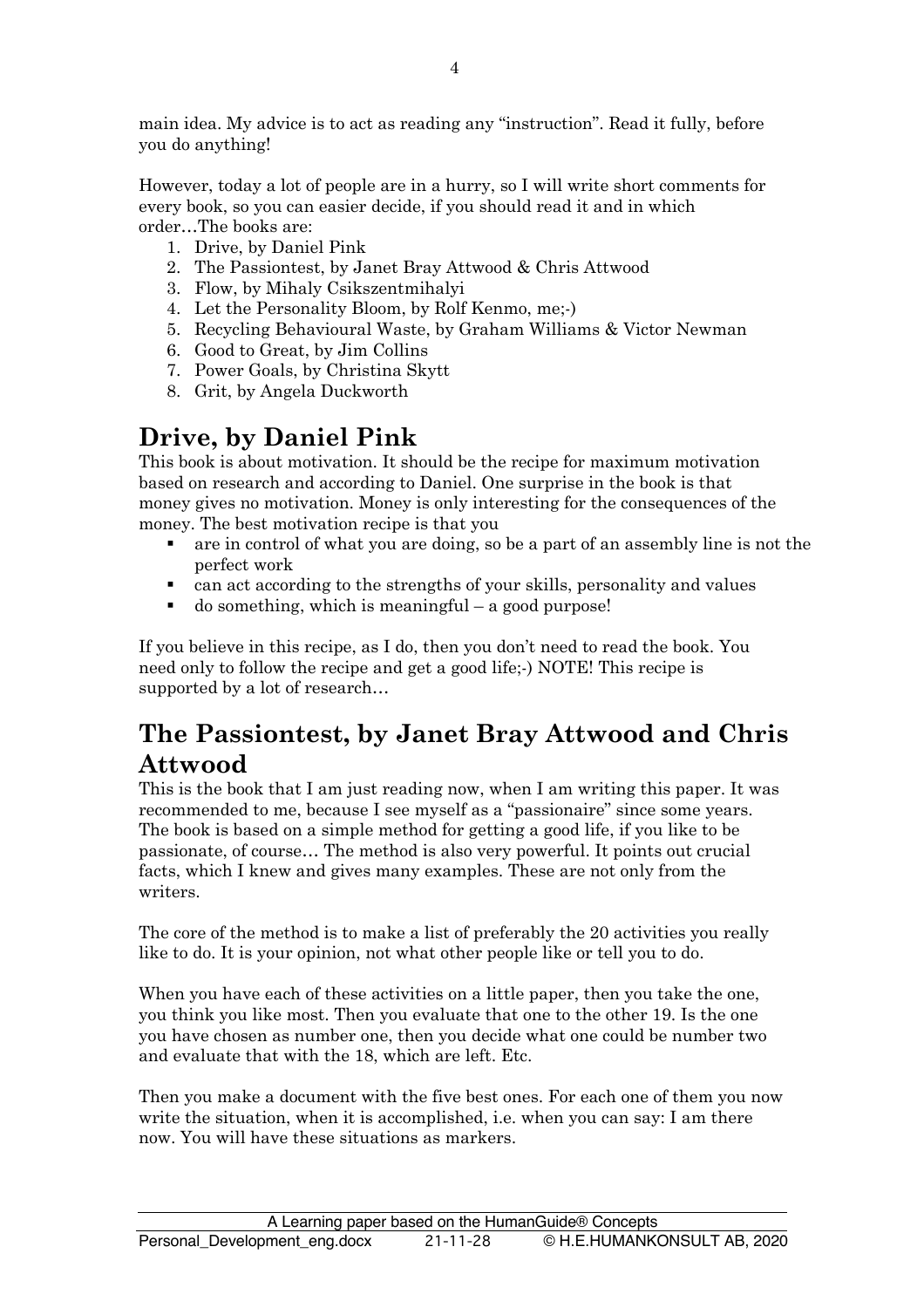The next step is a challenge. You write a speech, which should be relevant for your 100th birthday. It should be a friend, who have the speech, so he/she says "Your name" is…

Because this could a big challenge to do, so you can simplify it by writing a short story about your life from birth to today, then you can have easier figure out what could happen from now on to you be a hundred years – not old;-)

With this done you will get a much better focus. What you focus on will get priority;-)

The first part of the book is about their method. In the other parts you can get inspiration from examples.

By the way… The book rather often brings up God and Gods, that doesn't everyone likes. For me it is OK, because I have the motto "Freedom & Respect". There is nothing which motivate people so much as freedom, BUT there has to be a respect for other people. I would be irritated if someone is "force caring" e.g. you have to believe in this God!!! There should be a free choice, so fanatic religious people have enormous development options…

Moreover, most people know about IQ and EQ, i.e. it is good to have a high value in these Qs. However, I like to add one more  $Q - VQ$ , concerning values. Not easy to measure, but still very important. It is dangerous, if someone has high IQ and EQ, but low VQ. To be seen as wise you need to have a high value on all these Qs!

Anyhow there are many good advices and examples in the book, so why not read it… It can have strong impact on you, because you will get a direction in your life – a direction, which you have chosen;-) Moreover, you need only to read the content that you think can give support for e good life.

## **Flow, by Mihaly Csikszentmihalyi**

This book can be good to read, so you get a clear picture of a good vision – something to strive for. It is a condition, when you are absorbed about what you are doing – the time doesn't exist. It is smart to observe, why that happen for you, so you know what circumstances you should strive for.

There is one big obstacle when thinking of personal development. Everyone agrees that every person has accomplished different levels of personal development, but how to describe that. One friend was divorced and had been together with a new woman for some time. He told me about the new relation: "I didn't believe that so good as I have now been possible".

A similarity is when someone ask how nirvana is? Then the guru answer: It is as baby frog asks mother frog: How is it on land?

One way to describe flow is as the time stands still, because you are absorbed about what you are doing.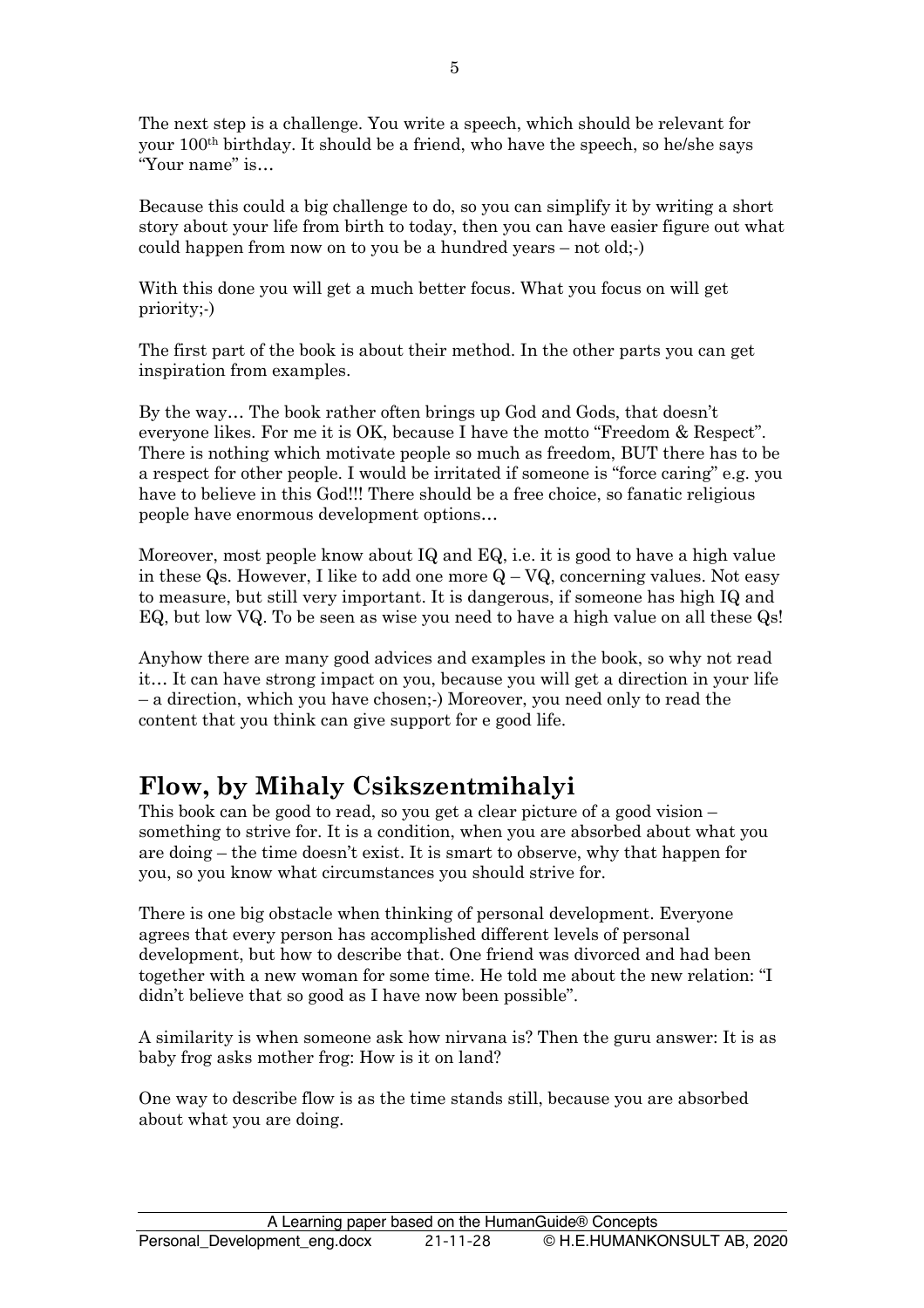For people with a value-based self-esteem it is easier to reach flow, because they do as good as they can and has no problem with criticism. Then they strive to improve, but they aren't worthless, because of a mistake.

People with a performance-based self-esteem are easy to be disturbed. They also think a lot of possible mistakes they can do. Therefore, there will be no flow. Well, it is of course OK that you be aware of important risks and do what you can in order to avoid them.

I will also talk later about flow, when I comment my own book "Let the personality Bloom". There I use the expression "jackpot-activity", i.e. something you are doing and using all your strengths at the same time. Then you be happy. The job will be like a hobby;-)

#### **Let the Personality Bloom, by Rolf Kenmo**

The objective here is to find your strengths based on the personality theory "Eight boxes", which is a simplified version of Leopold Szondi's personality theory. There are many personality theories and personality tests, so why use the "Eight boxes" and the test HumanGuide? One of the strong motives is that the theory is based on eight basic dimensions, which is more than three, four (Marston e.g. DISC) or five ("Big five", e.g. NEO-PI-R), what is among the most common theories. Eight dimensions (factors) give more precision without being too complicated compared to when you use e.g. 30 subfactors in a test based on Big five model.

When you have found your strongest factors – your strengths, then you should put them together in a so-called jackpot-activity. That means that you describe in a sentence what you do in principal, when you apply your jackpot-activity. My own is "To solve complex problems, which is good for society". That is based on the following strengths in value order: Imagination, Structure, Quality and Power. More about the theory below…

Why is it smart to describe your jackpot-activity? Well, you can see it as you program your unconscious. Your unconscious works almost 24-7-365 to see possibilities to apply your jackpot-activity. Moreover, it is easier for you to get the experience of flow, so you have easier to find flow again, because you have the memory of it;-) You have also easier describe the activity based on your strengths…Then suddenly you can feel that you very often have luck… It is not luck! It is that you have a clear direction in life. Much easier to make choices.

People will also quicker create trust to you, because you be more predictable, easier to understand. But, of course, if you have a value-based self-esteem (more about that in the next commented book "Crossing…") and follow your jackpotactivity, then you can be seen as goal-searching robot. You can accomplish and be proud of reaching a lot of objectives.

This strategy is very efficient. In this way you can cause jealousy, which is another type of obstacle, so remember that being humble is wise…

The basic and core strategy with the book is very simple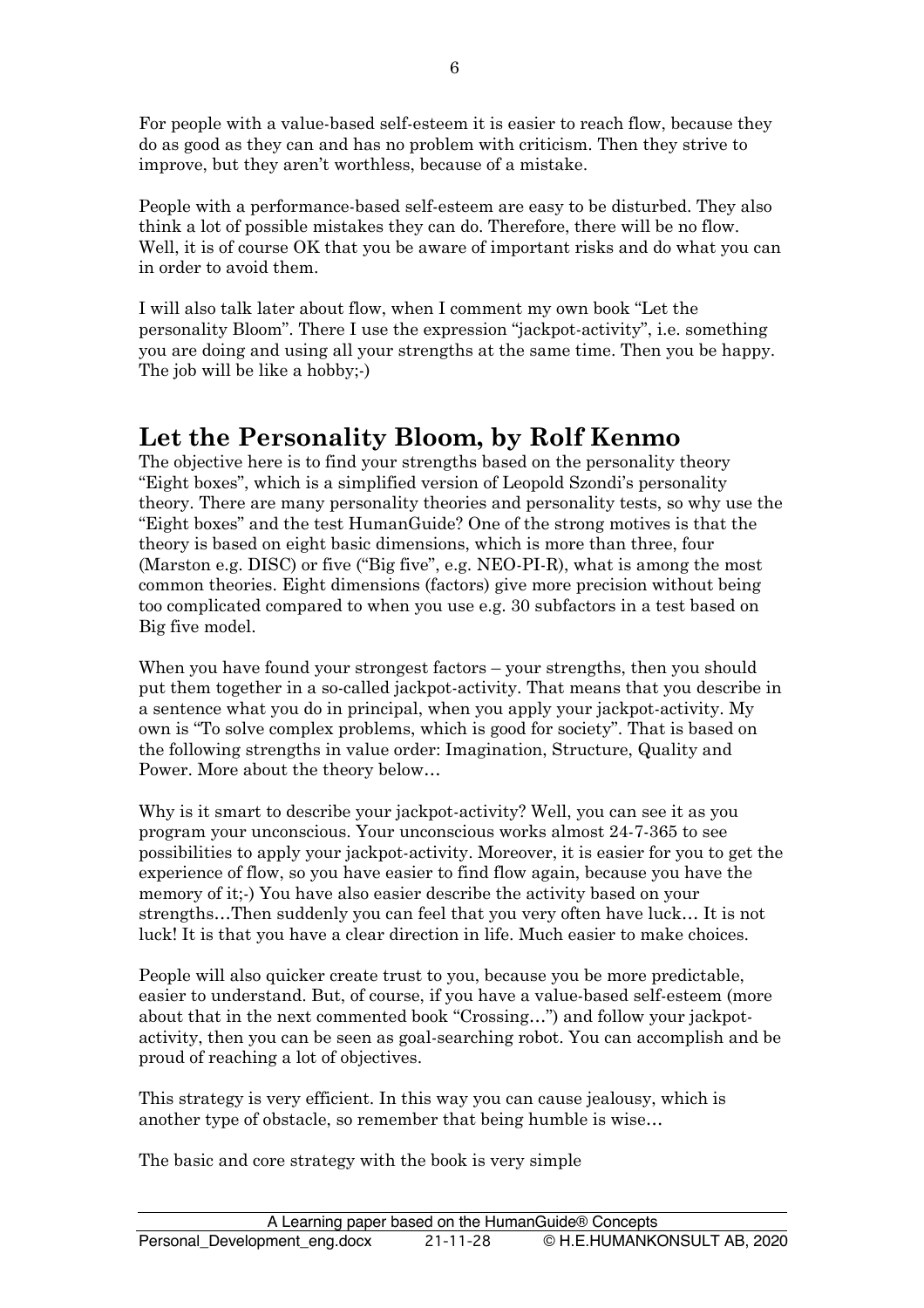- 1. Do the **HumanGuide personality test** and find your strengths (drives). What you give priority is a matter of motivation… The test is available in a light version in the book
- 2. Figure out what you should write on the template **StrengthStrategy**. One page, which you can gain a lot from during your whole life, but remember to check it now and then, so the content is still relevant
- 3. Decide what three **Powergoals** you like to start with. More about Powergoals in the book, which is presented below

I recommend you read my book. There are many tips and examples. And, of course, a lot about the "Eight boxes" personality theory. Yes, I know, I praise myself and wrote in the last paragraph – wise to be humble, but I could not resist, because I like to help you to get a good life.

## **Personality theory Eight boxes**

Below there are explanations for the eight dimensions in the theory, which will be used here and there in this learning paper… All this information and more can be found in the web app your.humanguide.se, when you have done a test and have got a login to the web app. The purpose of the symbols and colours is to quicker learn to use the theory, i.e. that personality theory should also be useful for lay people... Further information on the website humanguide.com.

| <b>Factor</b> | Symbol                   | <b>Characteristics</b>                                                                                                                                    |
|---------------|--------------------------|-----------------------------------------------------------------------------------------------------------------------------------------------------------|
| Sensibility   |                          | Perceptive, considerate, careful, accommodating,<br>complaisant, sensual, diplomatic, obliging, likes<br>closeness                                        |
| Power         |                          | Energetic, speedy, driving, eager, competitive,<br>strong, active, result-orientated, straightforward,<br>fearless                                        |
| Quality       |                          | Reliable, quality-conscious, conscientious,<br>supportive, persevering, comprehensive, thorough,<br>unselfish, caring, dutiful                            |
| Exposure      |                          | Spontaneous, charming, witty, proud, likes<br>attention, trendy, charismatic, colourful, dramatic,<br>ready-witted                                        |
| Structure     |                          | Orderly, methodical, likes planning, neutral,<br>distinct, correct, realistic, objective, disciplined,<br>forethoughtful                                  |
| Imagination   |                          | Imaginative, inventive, improvises easily, clever,<br>likes to experiment, ingenious, development-<br>orientated, freedom-orientated, visionary, artistic |
| Stability     | $\overline{\phantom{a}}$ | Stable, economical, wary, creature of habit, thrifty,<br>down-to-earth, tradition-bound, conservative,<br>cautious                                        |
| Contacts      |                          | Outgoing, sociable, open-hearted, easy-going,<br>playful, humorous, food-loving, contact-orientated,<br>optimistic, cheerful                              |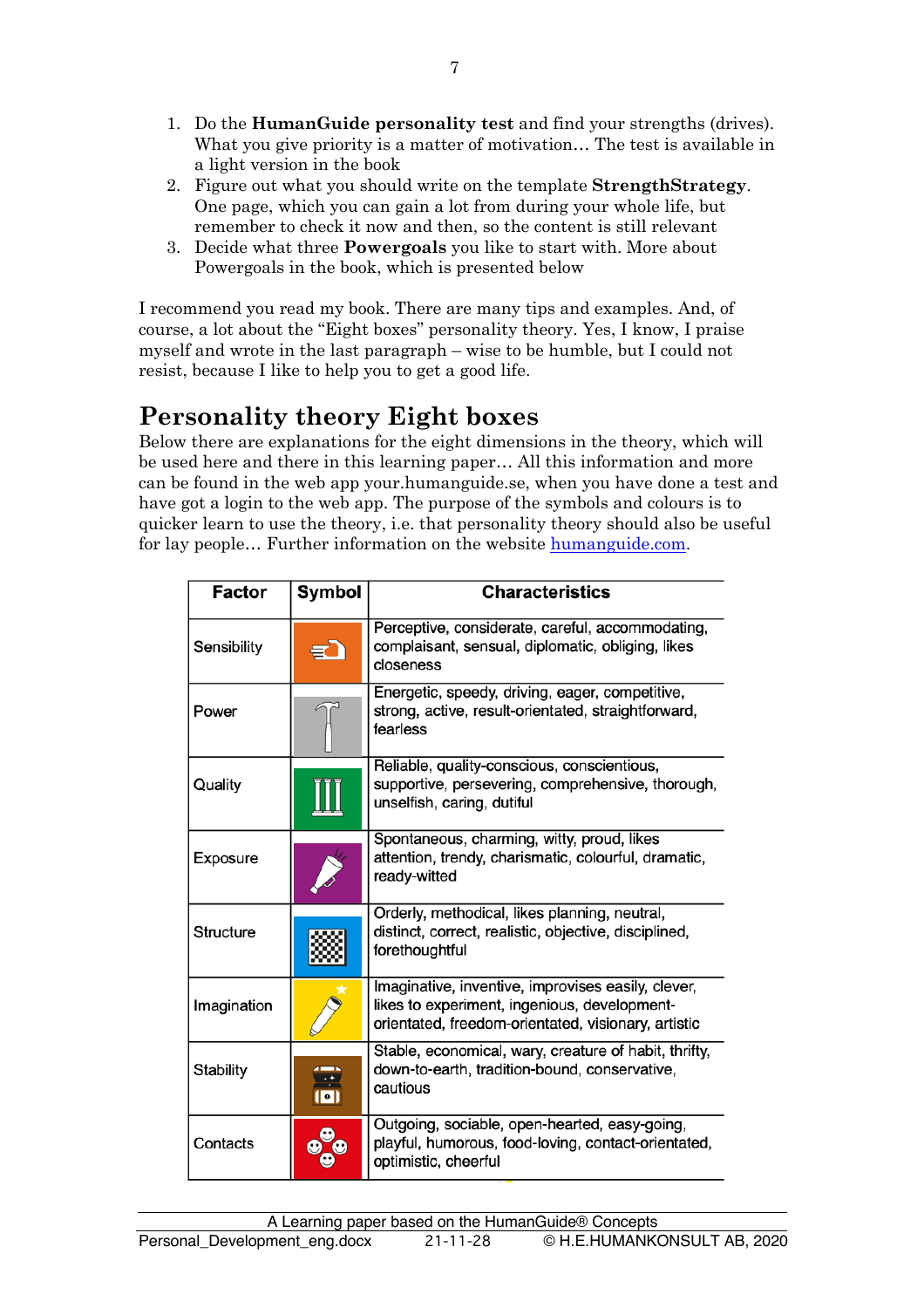## **Crossing your Rubicon, by Graham Williams**

Some years ago I read the book "Mindset" by Carol Dweck. This book is about a very simple idea, BUT the idea has very powerful impact on personal development. The idea is that there are two basic attitudes to personal development – fixed mindset and growth mindset.

*The fixed mindset* means that you have the attitude "I am like this. Period!" With such a mindset it is not so easy to grow. You need to change this attitude in order to develop yourself. Another consequence is that you avoid doing things near to your peak level, because there is a risk that you fail and then the self-esteem will be hurt. However, this is valid only for people with a performance-based selfesteem. If your self-esteem is based on the value "it is OK that I exist in the world", then you are not so easy to be hurt in this way.

*The growth mindset* means that you are open to grow. To be developed. Unfortunately, this attitude is not so common. Therefore, you understand why personal development is slow. However, the society development accelerates – especially technical development. Can you now understand why a lot of people are stressed…

Another insight from the mindset idea is that it is smart not only praise people's performance. It is also wise to praise people's development, so you stimulate the growth… To only give praise for good performance, then you fertilise a performance-based self-esteem.

The mindset idea is confirmed by prof. Carol Dweck's research.

The mindset idea has now a complementary idea by Graham Williams, who prefers to talk about three basic attitudes to grow – I can't do, I won't do, and I can do.

*A can't-do-person* has lack of self-confidence. They say: I can't do that, because… and then they describe an obstacle. Of course it happens that the obstacle is a real one, but most often it isn't. So increase their self-confidence. This is the most common attitude.

*A won't-do-person* likes to be in control, so they only develop, when they have the control. So provoke this people in a constructive way e.g. "I have understood your problem and have also given you some proposals, but you haven't considered any of them. Therefore, I from now on will no longer give you any proposals. And perhaps too: I'm not interested to listen about your problems, because you don't seem to be eager to do anything about them.

*A can-do-person* is open to grow, if they found it interesting. If they have motivation. Then they do something.

This idea is called "to be mindfit". So when you see obstacle/-s for growing, then it is wise to investigate the attitudes behind the obstacles. They need to be identified and changed, before growth is possible!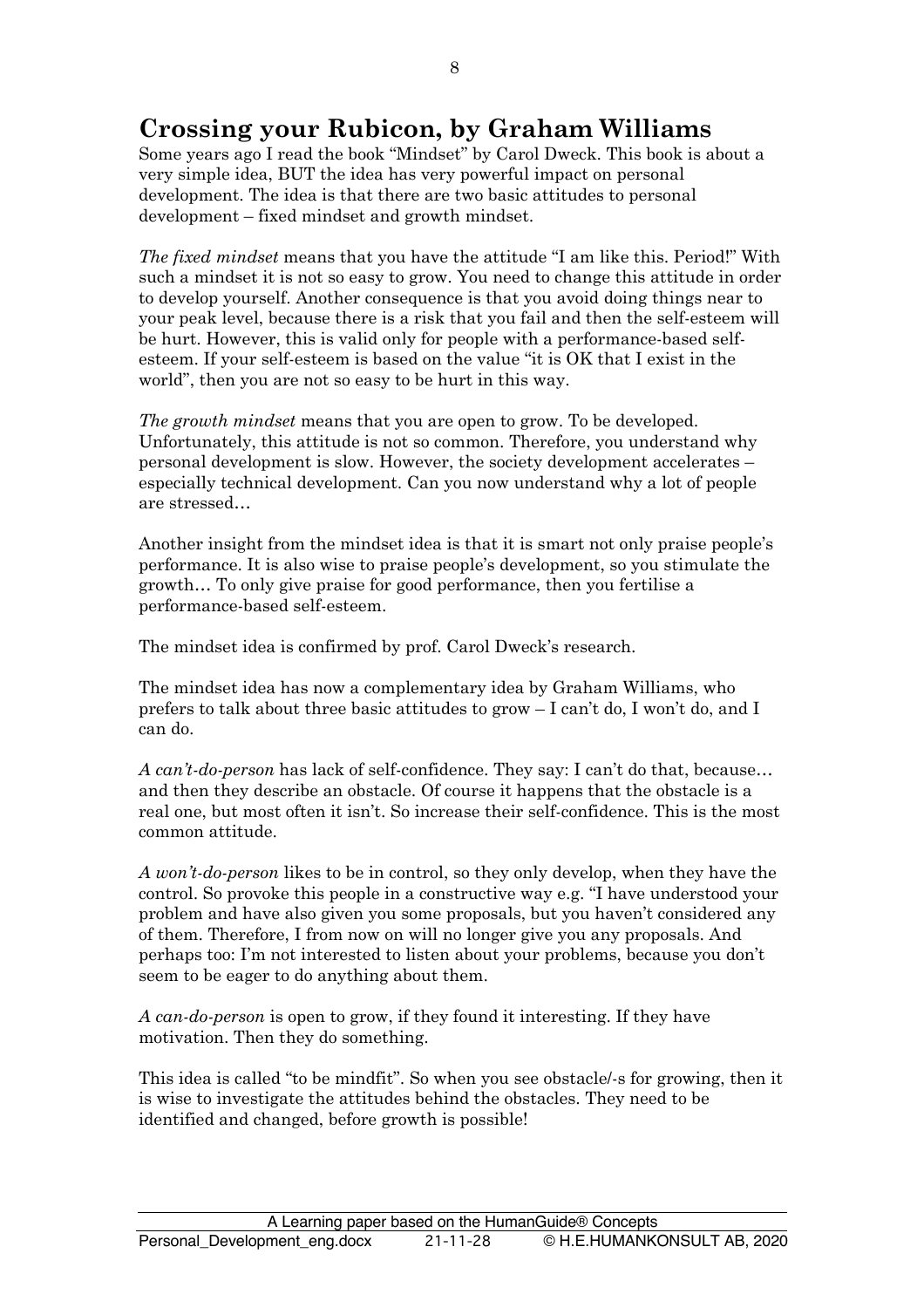By the way… What means Rubicon. It comes from the Rubicon bridge. The Romans had a rule: A general, who crosses the Rubicon with his army will get a death penalty. Therefore, today it is used to describe the point of no return…

## **Good to Great, by Jim Collins**

This book is based on five years of research from successful companies in USA. 11 companies were identified as reaching the criteria to be best in their line of business during at least 15 years, because that could not be a coincidence. It has to be based on good skills and attitudes among the employees in that company.

When the research team tried to figure out the reasons behind the success, they noted one "recipe" – the fable "The Fox and the Hedgehog". The idea is that you can't be good in many things – only one thing. Or "the fox knows many things and the hedgehog knows one big thing" as the Greek poet Archilochus said.

This principle of being focused can of course be used for people too – not only companies. Therefore, it is important to find your strengths, because there you have the best possibility to be good – a talent. There is your motivation highest. Other interest you can do, but see that more as hobbies… As I mentioned above from my own book: Figure out your jackpot-activity and then apply it in a good way in a job or business!

In the book "Good to Great" there are two recipes for the successful companies. The other recipe is described in the next paragraph.

## **Level5 Leadership from the bestseller" Good to Great"…**

There are many opinions about what a good leadership for a company is. Of course, it depends very much on the company itself and also the situation. Moreover, also how the future probably will be and what the objectives are.

When it comes to personality and leadership, there is an opinion in the bestseller "Good to Great", which is mentioned above. This leadership is called "Level5 Leadership".

Such a leadership is easy to describe with the Eight boxes theory – mentioned above

- *Power*, i.e. is result-oriented and can take tough decisions
- *Quality*, i.e. is persistent, long-term sighted and have a good moral
- *Structure*, i.e. search for facts and reality and keep the focus
- *Imagination*, i.e. is open-minded and early notice crucial changes in the environment
- *Exposure,* i.e. have a low profile and has nothing against that other persons are in focus. Moreover, don't like to have yes-men around

This is also verified by thousands of tests done in our database.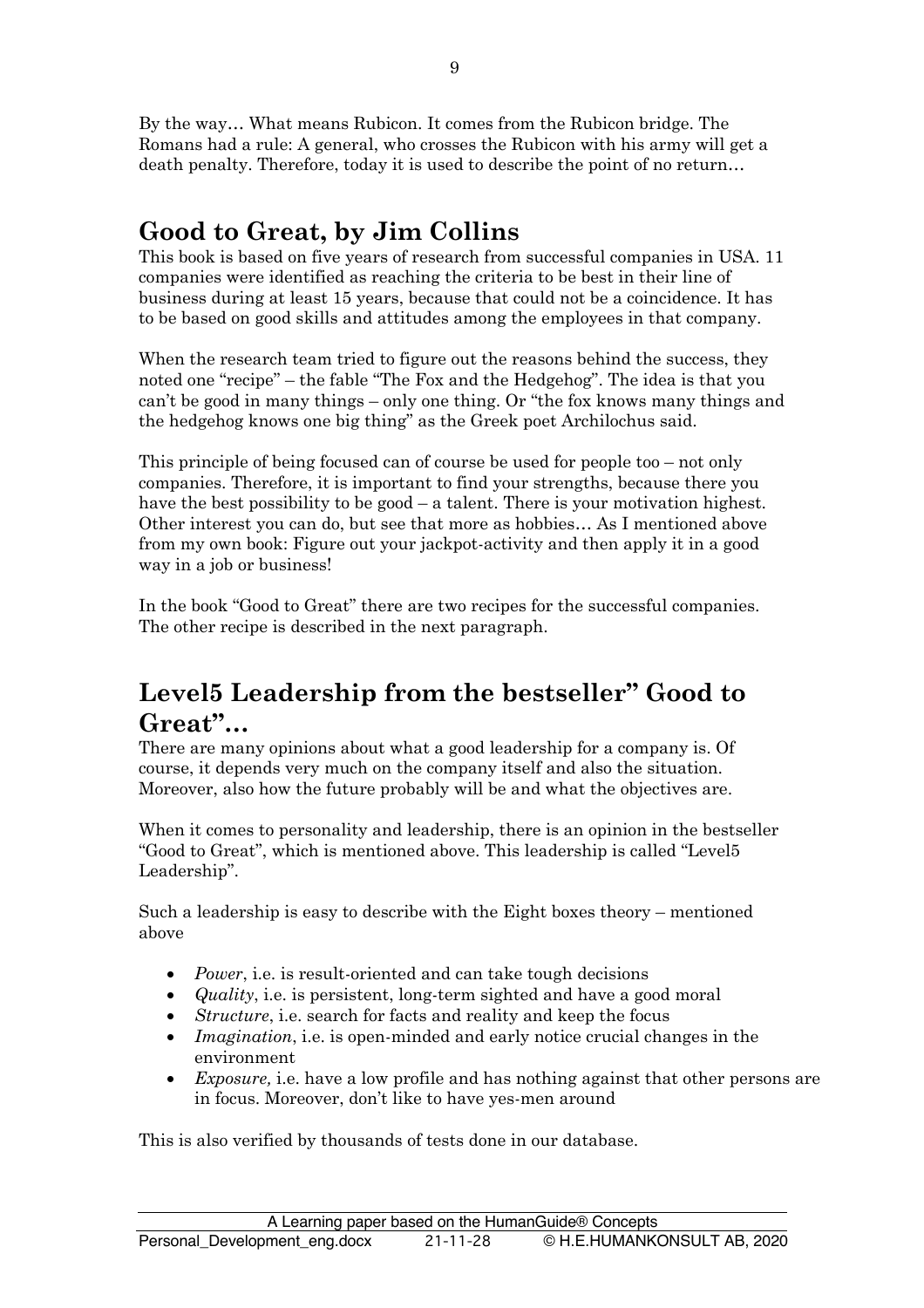If you are in a company, where the CEO has the relevant personality for Level5 Leadership, then you can be lucky, because then there are crucial conditions that the company will be successful. Not fully so good, but still good, if the management team together have these four strengths and a good cooperation.

Using the HumanGuide-concepts such a leader can look like this… The fully coloured squares are the strengths. Among them there is a ranking, which is shown that the strongest strength is *Quality* (core factor) and that the second strongest factor is *Structure* (co-factor).



## **Power Goals, by Christina Skytt**

This book is a very solid one for setting and reaching goals. So if you need to improve that ability, then read this book.

Moreover, I like to point out a very precious principle in the book. It is about having three Powergoals, three real challenges. I have followed that principle, since I met Christina and read the book. This means from 2015. Why is it smart? Well, if you have only one Powergoal, then your life will be to narrow – like a tunnel. Two goals are better, but also rather narrow. Four, five, six are too many – no focus. Three is an optimum. As we say in Sweden: All good things are three;- ) With three you have focus plus rather good variety, if you make a good composition of your three powergoals. I have two powergoals for my business and one is a private powergoal.

In my case I don't primarily need goals to reach them. I need them mostly, because my strongest strength – the corefactor - is Imagination (one of the factors in the Eight boxes theory). Why? Because the corefactor is easiest to exaggerate, so you need something to govern that factor. Then is the Powergoal principle outstanding for that purpose. So, when e.g. someone propose something to do for me, I can check with my Powergoals, which one (or two or three…) will be pleased, if I do it. If none, then it's probably easier for me to say "no".